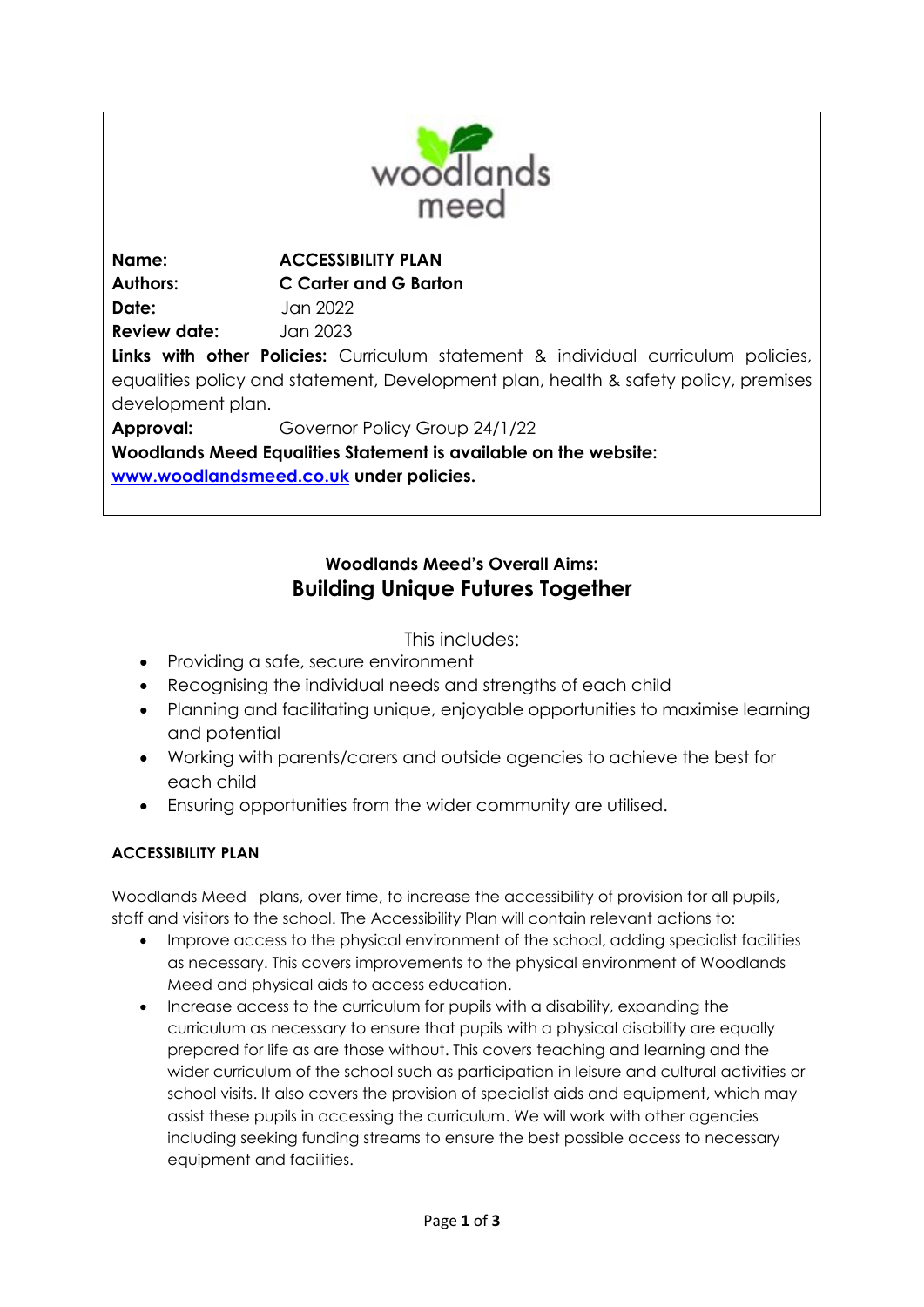- Improve the delivery of information to pupils, staff, parents and visitors with disabilities. Examples might include hand outs, timetables, textbooks and information about the school and school events including the website. The information should be made available in various preferred formats within a reasonable time frame.
- Acknowledge the sensory needs of our pupils, and the sensory demands of a busy school environment, reducing demands and accommodating these needs wherever possible.

Attached are Action Plans: relating to these key aspects of accessibility. These plans will be reviewed and adjusted on an annual basis. New Plans will be drawn up every three years.

We acknowledge that there is a need for ongoing awareness raising and training for staff and governors in the matter of disability discrimination and the need to inform attitudes on this matter.

The Accessibility Plan should be read in conjunction with the following policies, strategies and documents:

- Curriculum Statement and individual curriculum policies
- Equalities policy and statement
- Woodlands Meed Development Plan
- Health and Safety Policy
- Premises Development plan

## **Accessibility Plan – January 2022**

The local authority is proceeding with construction of a new College Site building, with up to date, relevant facilities to meet the needs of all learners. Our present College Site continues to provide adequate facilities for the time being, though these are not sufficient to meet needs for long, nor if we face any increase in numbers of pupils with complex physical needs. Temporary hygiene and changing facilities have been installed to ensure pupils' needs are met in the interim.

| Physical<br>Environment | Development of<br>College Site                  | Work has begun on a new, purpose-designed and<br>built College Site provision for our KS4 and KS5<br>learners. The new build will bring parity to the provision<br>in our school and college sites, and ensure good<br>quality SEN practice and provision for all our learners,<br>particularly those with physical and mobility<br>difficulties. |
|-------------------------|-------------------------------------------------|---------------------------------------------------------------------------------------------------------------------------------------------------------------------------------------------------------------------------------------------------------------------------------------------------------------------------------------------------|
|                         | TIS training and<br>developing TIS<br>champions | Our NHS partners are providing training for staff to<br>develop specialisms in Sensory, Physical and Life Skills,<br>to improve access to the curriculum and enhance<br>sensory and physical support to pupils in terms of<br>intervention. This will support engagement in learning<br>for our pupil population.                                 |
|                         | Covered outside<br>spaces KS3                   | Our upstairs classroom outside areas will be covered<br>to allow movement breaks and sensory regulation<br>time in all weathers for key cohorts, away from but in<br>close proximity to their class groups.                                                                                                                                       |